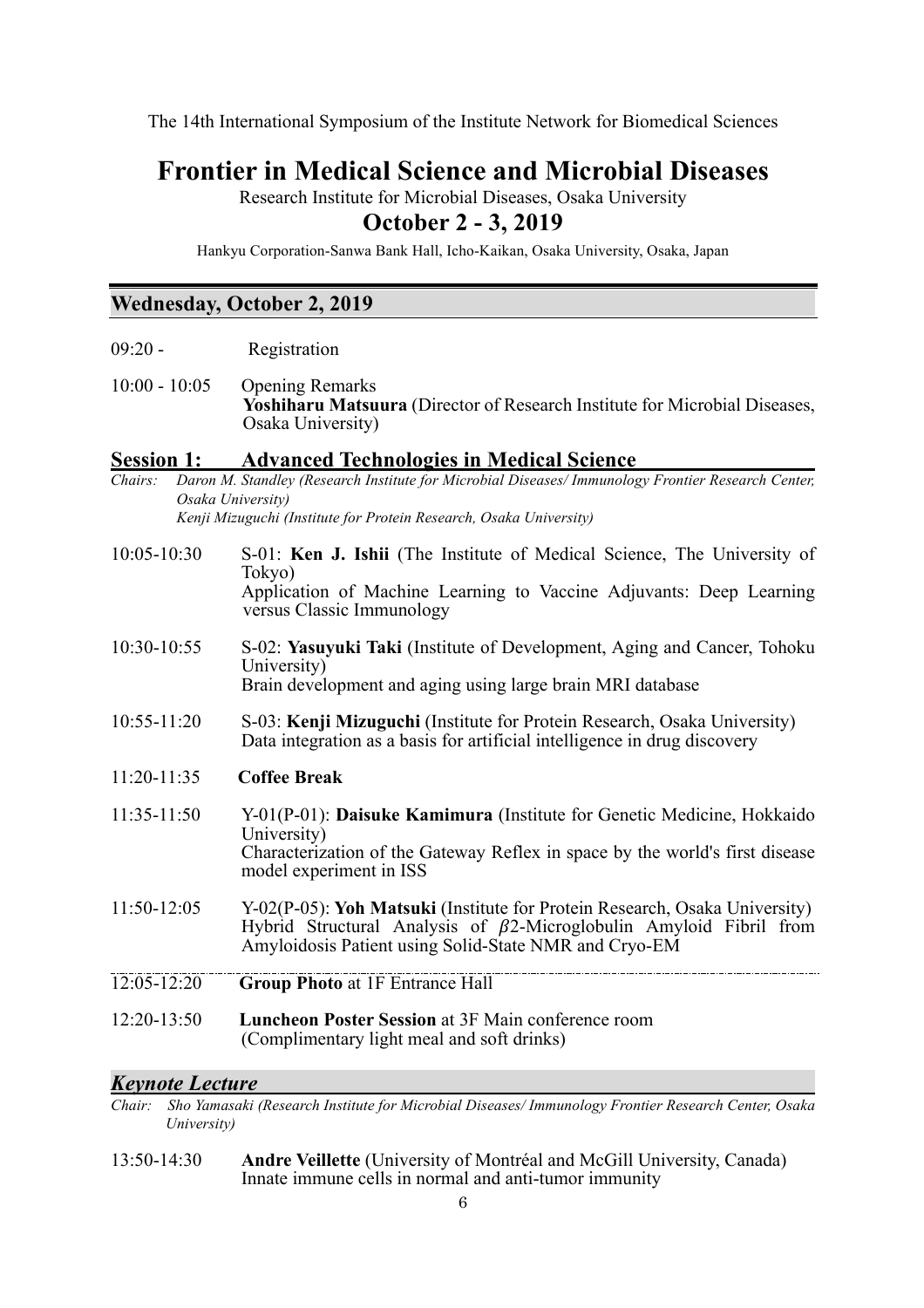#### 14:30-14:50 **Coffee Break**

#### **Session 2: Novel in vivo approaches in Medical Science**

*Chairs: Masahito Ikawa (Research Institute for Microbial Diseases, Osaka University) Junji Takeda (Research Institute for Microbial Diseases, Osaka University)*

- 14:50-15:15 S-04: **Kosuke Yusa** (Institute for Frontier Life and Medical Sciences, Kyoto University) Development and application of genome-wide CRISPR-KO screening
- 15:15-15:40 S-05: **Masahiro Sonoshita** (Institute for Genetic Medicine, Hokkaido University) A whole animal platform for discovering novel anti-cancer drugs
- 15:40-15:55 Y-03(P-28): **Takuro Horii** (Institute for Molecular and Cellular Regulation, Gunma University) Generation of epigenetic disease model mice by dCas9-SunTag epigenome editing system
- 15:55-16:10 Y-04(P-04): **Keisuke Shimada** (Research Institute for Microbial Diseases, Osaka University) Molecular mechanism of mitochondrial sheath formation revealed through gene-edited mice

16:10-16:30 **Coffee Break**

#### **Session 3: Cancer Biology and Regulation**

| Chairs:<br>University) | Eiji Hara (Research Institute for Microbial Diseases/ Immunology Frontier Research Center, Osaka<br>Yusuke Maeda (Research Institute for Microbial Diseases, Osaka University)                                                          |
|------------------------|-----------------------------------------------------------------------------------------------------------------------------------------------------------------------------------------------------------------------------------------|
| 16:30-16:55            | S-06: Kunio Matsumoto (Cancer Research Institute of Kanazawa<br>University)<br>Macrocyclic Peptide-Based Inhibition and Nano-Imaging of HGF                                                                                             |
| $16:55 - 17:10$        | Y-05(P-10): Masanori Ikeda (Institute of Development, Aging and Cancer,<br>Tohoku University)<br>Dysregulation of kinetochore structure related to chromosomal instability in<br>cancer cells                                           |
| 17:10-17:25            | Y-06(P-12): Takeharu Sakamoto (The Institute of Medical Science, The<br>University of Tokyo)<br>Mint3 in stromal cells promotes metastatic niche formation                                                                              |
| 17:25-17:40            | Y-07(P-13): Tatsunori Nishimura (Cancer Research Institute of Kanazawa<br>University)<br>Cancer treatments targeting mitochondrial enzymes of one-carbon<br>metabolism                                                                  |
| 17:40-17:55            | Y-08(P-16): Shinpei Kawaoka (Institute for Frontier Life and Medical<br>Sciences, Kyoto University)<br>Utilizing enhancer genetics to understand the mechanisms underlying cancer-<br>dependent physiological alteration in host organs |
| 18:00-20:00            | <b>Welcome Reception at 2F Restaurant Minerva</b>                                                                                                                                                                                       |

7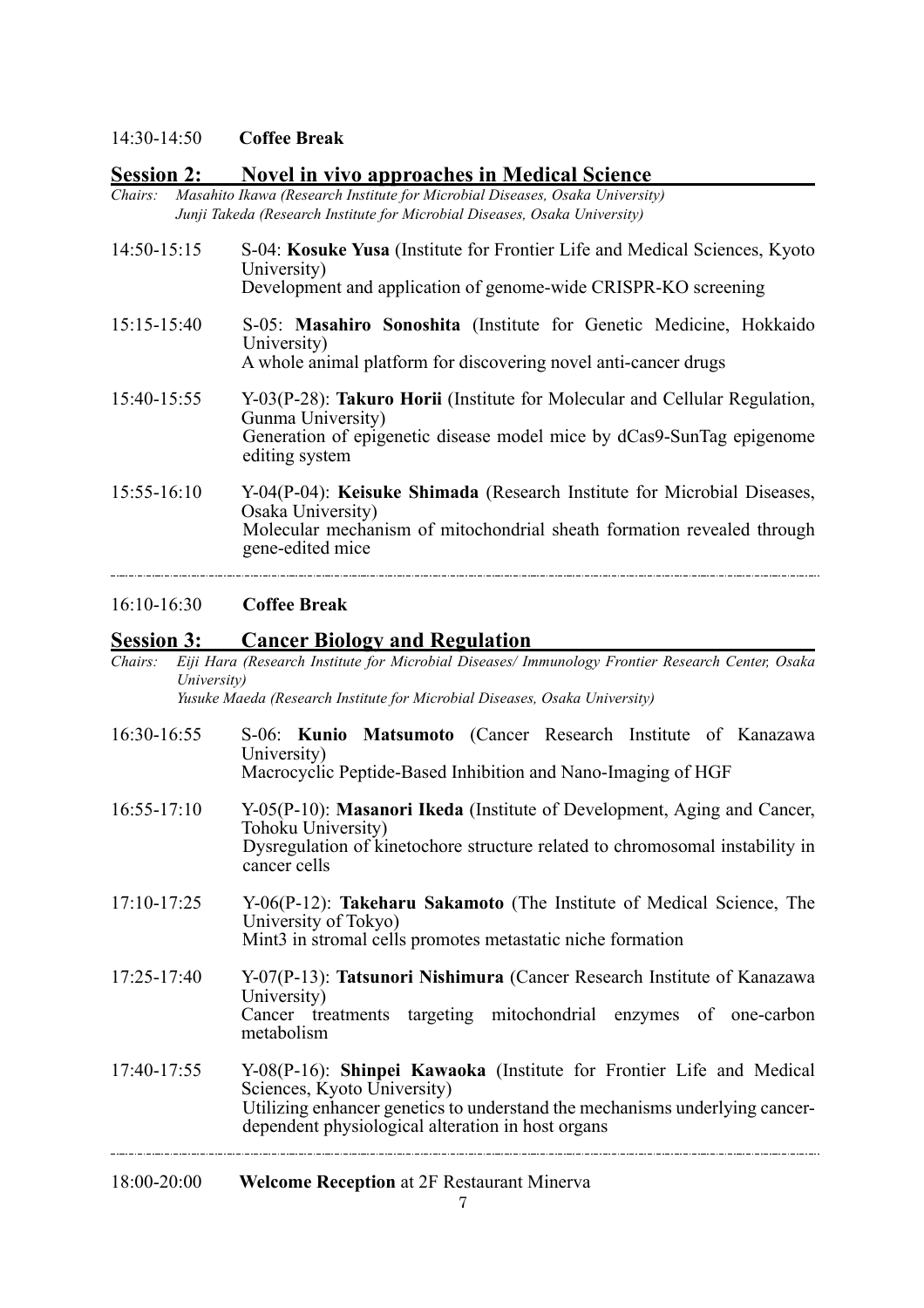#### **Thursday, October 3, 2019**

#### **Session 4: Cellular Signaling and Development**

- *Chairs: Tohru Ishitani (Research Institute for Microbial Diseases, Osaka University/ Institute for Molecular and Cellular regulation, Gunma University) Daisuke Yamazaki (Research Institute for Microbial Diseases, Osaka University)*
- 09:00-09:25 S-07: **Takehiko Sasaki** (Medical Research Institute, Tokyo Medical and Dental University) Molecular dissection of phosphoinositides
- 09:25-09:50 S-08: **Tohru Ishitani** (Research Institute for Microbial Diseases, Osaka University/ Institute for Molecular and Cellular regulation, Gunma University) Cell competition corrects noisy Wnt morphogen gradients to achieve robust patterning
- 09:50-10:15 S-09: **Yusuke Ono** (Institute of Molecular Embryology and Genetics, Kumamoto University) Positional memory governs stem cell function in adult skeletal muscle
- 10:15-10:35 **Coffee break**
- 10:35-10:50 Y-09(P-24): **Taku Sato** (Medical Research Institute, Tokyo Medical and Dental University) Regulated IFN-signal preserves stemness of intestinal stem cells

#### *Special Lecture*

 $\overline{a}$ 

*Chair: Taroh Kinoshita (Research Institute for Microbial Diseases, Osaka University)* 

- 10:50-11:30 **Yasu S. Morita** (University of Massachusetts Amherst, USA) Where Do You Build the Wall? Membrane Domains for Spatiotemporally Coordinated Cell Envelope Biogenesis in *Mycobacterium tuberculosis*
- 11:30-12:30 **Luncheon Poster Session** at 3F Main conference room (Complimentary light meal and soft drinks)

#### **Session 5: Immune Regulation and Diseases**

- *Chairs: Kazuhiro Suzuki (Immunology Frontier Research Center & Research Institute for Microbial Diseases, Osaka University) Hisamichi Naito (Research Institute for Microbial Diseases, Osaka University)*
- 12:30-12:55 S-10: **Shinichiro Sawa** (Medical Institute of Bioregulation, Kyushu University)  $RANKL<sup>+</sup>$  mesenchymal cell is the genuine lymphoid tissue organizer cell in the developing lymph node